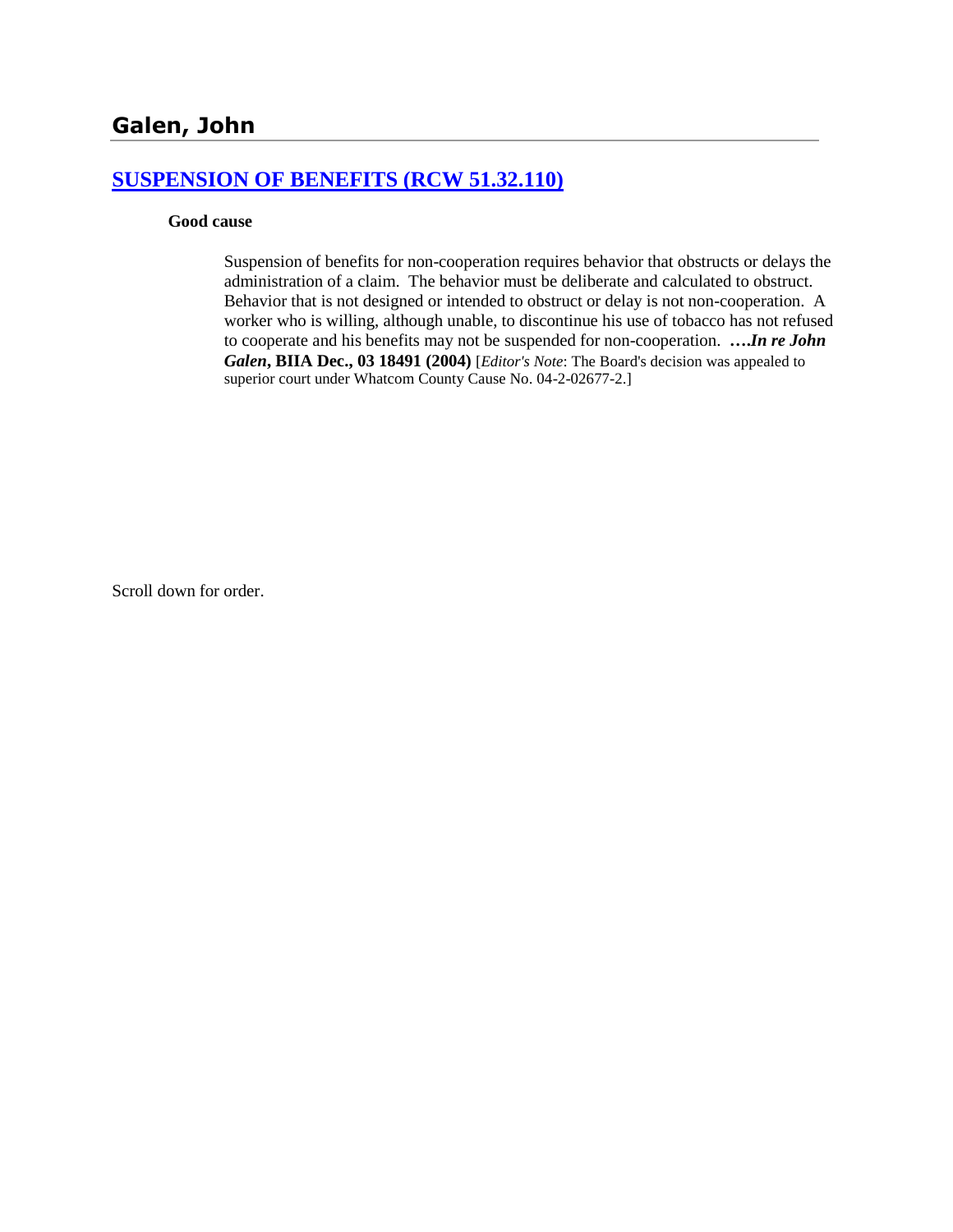# **BEFORE THE BOARD OF INDUSTRIAL INSURANCE APPEALS STATE OF WASHINGTON**

**)**

**IN RE: JOHN A. GALEN ) DOCKET NOS. 03 18491 & 03 18693**

**CLAIM NO. X-161335 ) DECISION AND ORDER**

Claimant, John A. Galen, by Robinson & Kole, P.S., Inc., per Nathan T. Dwyer

Employer, Northwest Collision, None

Department of Labor and Industries, by The Office of the Attorney General, per Kerena A. Higgins, Assistant

**Docket No. 03 18491:** On July 3, 2003, the claimant, John A. Galen, filed an appeal with the Board of Industrial Insurance Appeals, from an order of the Department of Labor and Industries dated July 1, 2003. In this order, the Department ended time loss benefits effective July 1, 2003, because the claim was suspended. The Department order is **REVERSED AND REMANDED**.

**Docket No. 03 18693:** On July 8, 2003, the claimant, John A. Galen, filed an appeal with the Board of Industrial Insurance Appeals, from a Notice of Decision issued by the Department of Labor and Industries on July 1, 2003. In this Notice of Decision, the Department suspended Mr. Galen's right to further compensation effective July 1, 2003, for failure to submit to medical treatment as recommended. The Department Notice of Decision is **REVERSED AND REMANDED.** 

# **DECISION**

Pursuant to RCW 51.52.104 and RCW 51.52.106, this matter is before the Board for review and decision on a timely Petition for Review filed by the claimant to a Proposed Decision and Order issued on August 25, 2004, in which the industrial appeals judge affirmed the Department order and the Department Notice of Decision dated July 1, 2003.

The Board has reviewed the evidentiary rulings in the record of proceedings and finds that no prejudicial error was committed. The rulings are affirmed.

We have granted review to reverse the Department orders and remand the claim to the Department with directions to reinstate the claimant's right to compensation, effective July 1, 2003, and to commence administration of this claim according to the law and the facts.

1

47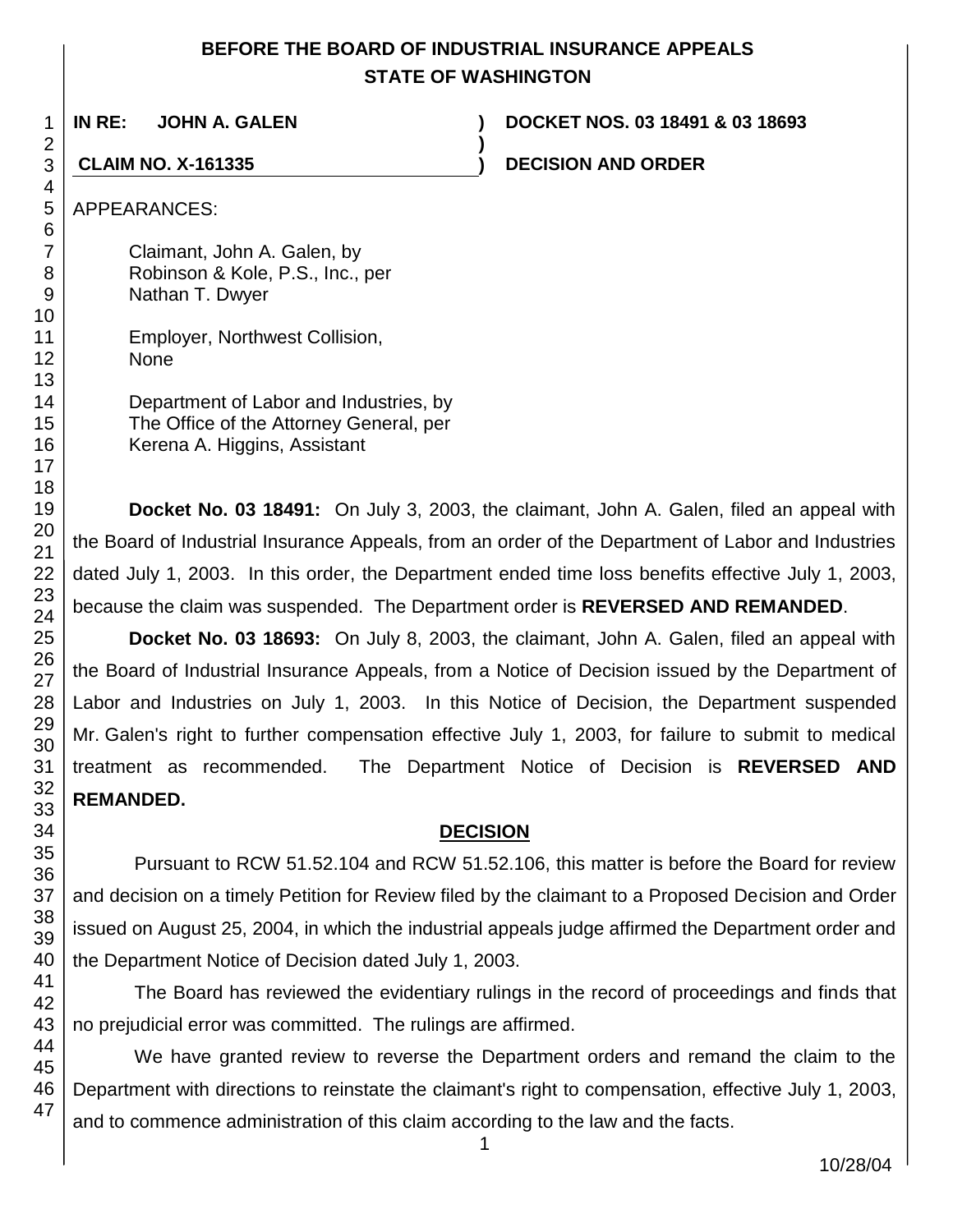The issue in these appeals is whether the Department was correct in suspending Mr. Galen's benefits when he failed to stop smoking and was therefore ineligible for the recommended surgery consisting of a full cervical fusion.

Mr. Galen sustained an industrial injury to his neck and low back on May 20, 1999. Sometime in the fall of 2001, his physician recommended a full cervical fusion, but declined to perform the surgery until Mr. Galen, who had smoked since 1971, abstained from smoking for a specified period of time. The unrefuted evidence is that despite his long-standing habit, Mr. Galen wanted to stop smoking and tried a number of modalities to do that. He did not achieve the required non-smoking status and the surgery was not scheduled. At some point, the Department informed Mr. Galen in writing that he must stop smoking and have surgery scheduled by a date certain or his time loss benefits would be suspended. Effective July 1, 2003, the Department suspended not only Mr. Galen's time loss compensation but his medical benefits as well.

The Department's authority to suspend benefits is found in RCW 51.32.110(2):

If the worker refuses to submit to medical examination, or obstructs the same, or**,** if any injured worker shall persist in unsanitary or injurious practices which tend to imperil or retard his or her recovery, or shall refuse to submit to such medical or surgical treatment as is reasonably essential to his or her recovery or refuse or obstruct evaluation or examination for the purpose of vocational rehabilitation or does not cooperate in reasonable efforts at such rehabilitation, the department or the self-insurer upon approval by the department, with notice to the worker may suspend any further action on any claim of such worker so long as such refusal, obstruction, noncooperation, or practice continues and reduce, suspend, or deny any compensation for such period: PROVIDED, That the department or the self-insurer shall not suspend any further action on any claim of a worker or reduce, suspend, or deny any compensation if a worker has good cause for refusing to submit to or to obstruct any examination, evaluation, treatment or practice requested by the department or required under this section.

WAC 296-14-410(4) sets out the procedure the Department is required to follow prior to suspending benefits. It reads, in relevant part:

> (a) The department or self insurer must first send a letter to the worker (or the worker's representative) advising that benefits may be suspended and asking for an explanation for the noncooperation, obstruction and/or delay of the management of the claim.

> (b) The worker has thirty days to respond in writing to the letter. This written response should include the reason(s) the worker has for not cooperating with the department or self insurer.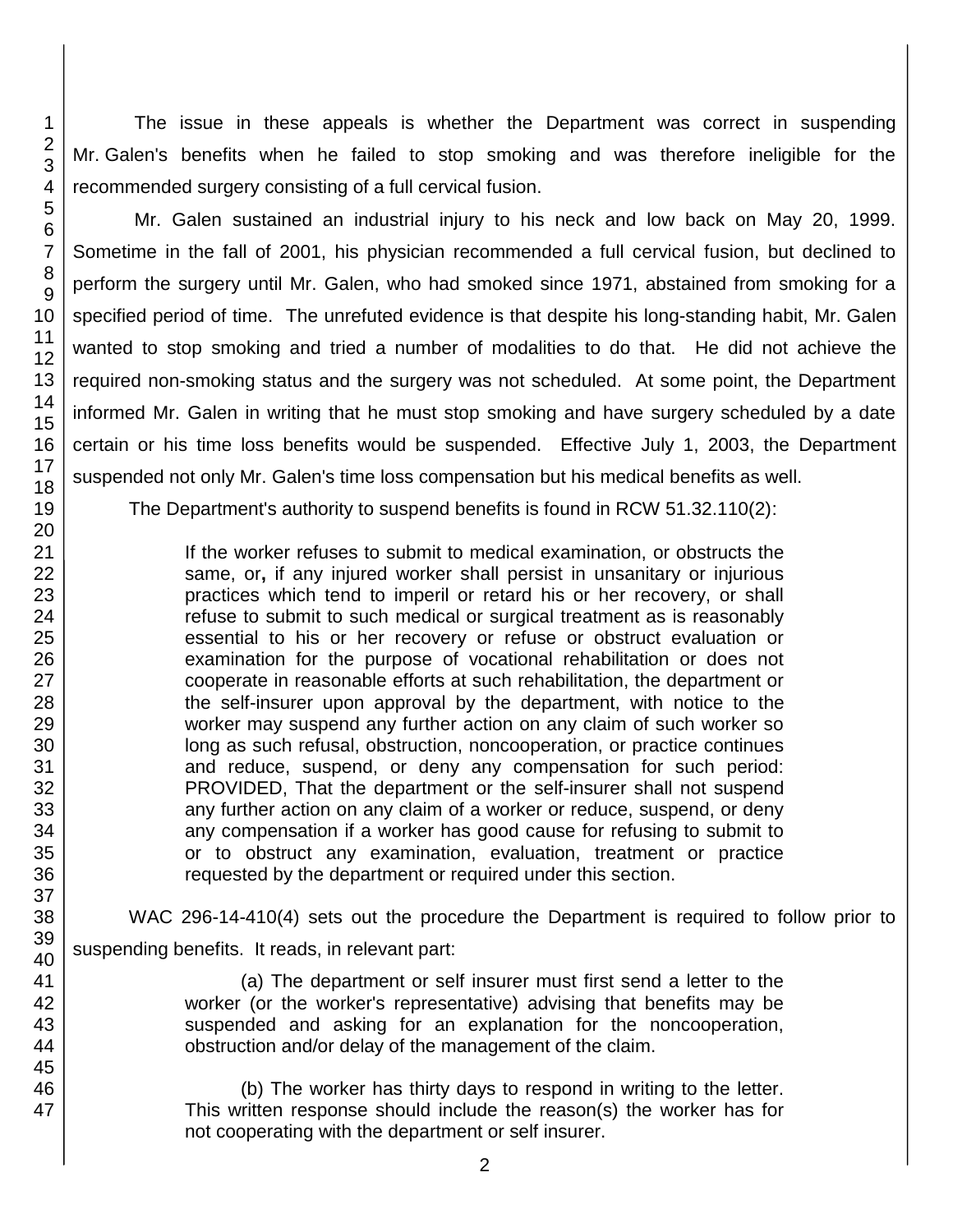Prior to suspending the claim, the Department did not request an explanation from Mr. Galen or give him any reason to believe that an explanation could avoid the anticipated suspension. The Department's failure to comply with WAC 296-14-410 is sufficient reason to reverse the order and remand the claim with directions to lift the suspension. *In re Willie Dunn*, BIIA Dec., 91 0602 (1992).

The reason for that is clear. As we stated in *In re Johan Petry*, BIIA Dec., 92 0389 (1993):

When an injured worker's benefits are suspended, the worker and his or her family can suffer extreme financial stress. Suspensions may also prevent an injured worker from receiving necessary medical treatment, thereby endangering the worker's health. Thus, orders suspending benefits should not be issued without a careful review of the facts and without giving the worker an opportunity to address the alleged noncooperation.

*Petry*, at 2.

However, as in *Petry*, we will not remand the claim with directions to the Department to comply with WAC 296-14-410. We will determine whether Mr. Galen failed to cooperate.

We will start by reviewing the definition of noncooperation.

- (2) **What does noncooperative mean?** Noncooperation is behavior by the worker (or worker's representative) which obstructs and/or delays the department or self-insurer from reaching a timely resolution of the claim.
	- (a) Noncooperation can include any one of the following:

 (i) Not attending or cooperating with medical examinations or vocational evaluations requested by the department or self-insurer.

 (ii) Failure to keep scheduled appointments or evaluations with attending physician or vocational counselor.

 (iii) Engaging in unsanitary or harmful actions that jeopardize or slow recovery.

 (iv) Not accepting medical and/or surgical treatment that is considered reasonably essential for recovery from the industrial injury or occupational disease.

WAC 296-14-410(2).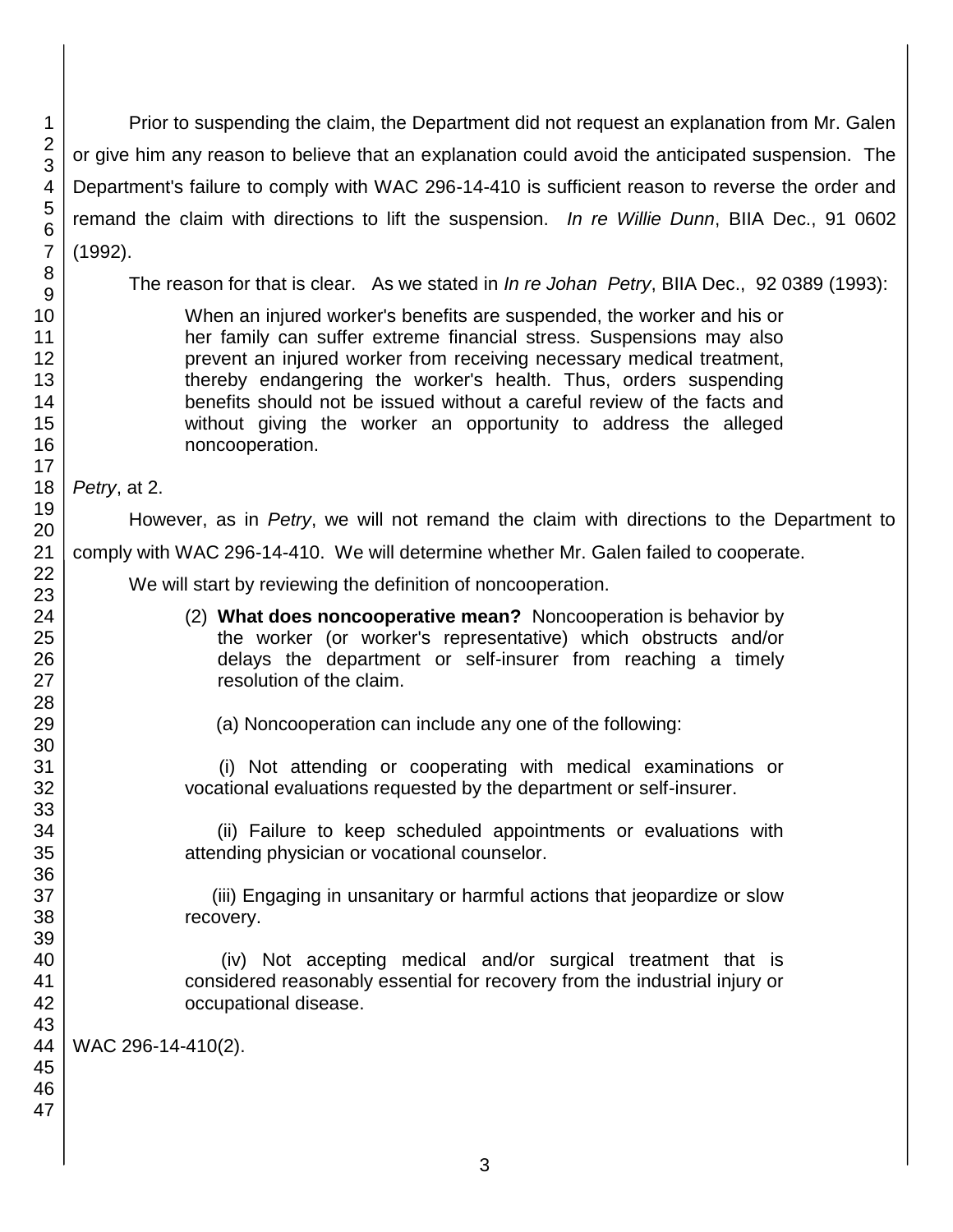Injured workers do not lose their right to decide what kind of medical treatment is appropriate, and for that reason, Mr. Galen could not be required to submit to a full surgical fusion. A surgical procedure with its inherent risks may be the only treatment option left, but that does not mean it is reasonably essential for recovery within the meaning of the regulation. The surgery would certainly result in less cervical mobility and might have other undesirable results. The decision to take that risk belongs to the injured worker and is not a decision that can be thrust on the worker by the Department.

If Mr. Galen cannot be required to submit to surgery, he cannot be required to take the steps necessary to have the surgery. If Mr. Galen had refused the surgery or had refused to stop smoking so that the surgery could be performed, he would be guilty of noncooperation.

However, Mr. Galen did not refuse treatment or fail to try to comply with the steps necessary to have the surgery. Prior to the time the Department suspended his benefits, Mr. Galen was willing to have the surgery and he tried a number of modalities to help him stop smoking. His unrefuted testimony is that he tried and failed to quit smoking. We find the Department's argument, made over and over again, that Mr. Galen could have stopped smoking if he had just exercised will power is simply contrary to the universal acceptance of nicotine as an addictive drug.

Noncooperation is, by definition, behavior that obstructs or delays the administration of the claim. The behavior is deliberate and calculated to obstruct. Behavior that is not designed or intended to obstruct or delay is not noncooperation. Mr. Galen had used nicotine, an addictive substance, for thirty years, and although he was willing, he was unable, during the time at issue here, to stop the use of that substance.

The Department was not delayed in the administration of this claim by Mr. Galen's actions and was free at any time to take appropriate action. In our experience, it is not uncommon for the Department to close a claim if a claimant declines recommended surgical treatment. The Department could have performed its statutory obligation to administer claims by closing this claim if no other treatment option was available with whatever award was appropriate.

Having determined that the Department erred in its decision to suspend Mr. Galen's benefits, we are remanding the claim to the Department with directions to reinstate the claimant's right to benefits, effective July 1, 2003, and to take such other action as required by the facts and the law.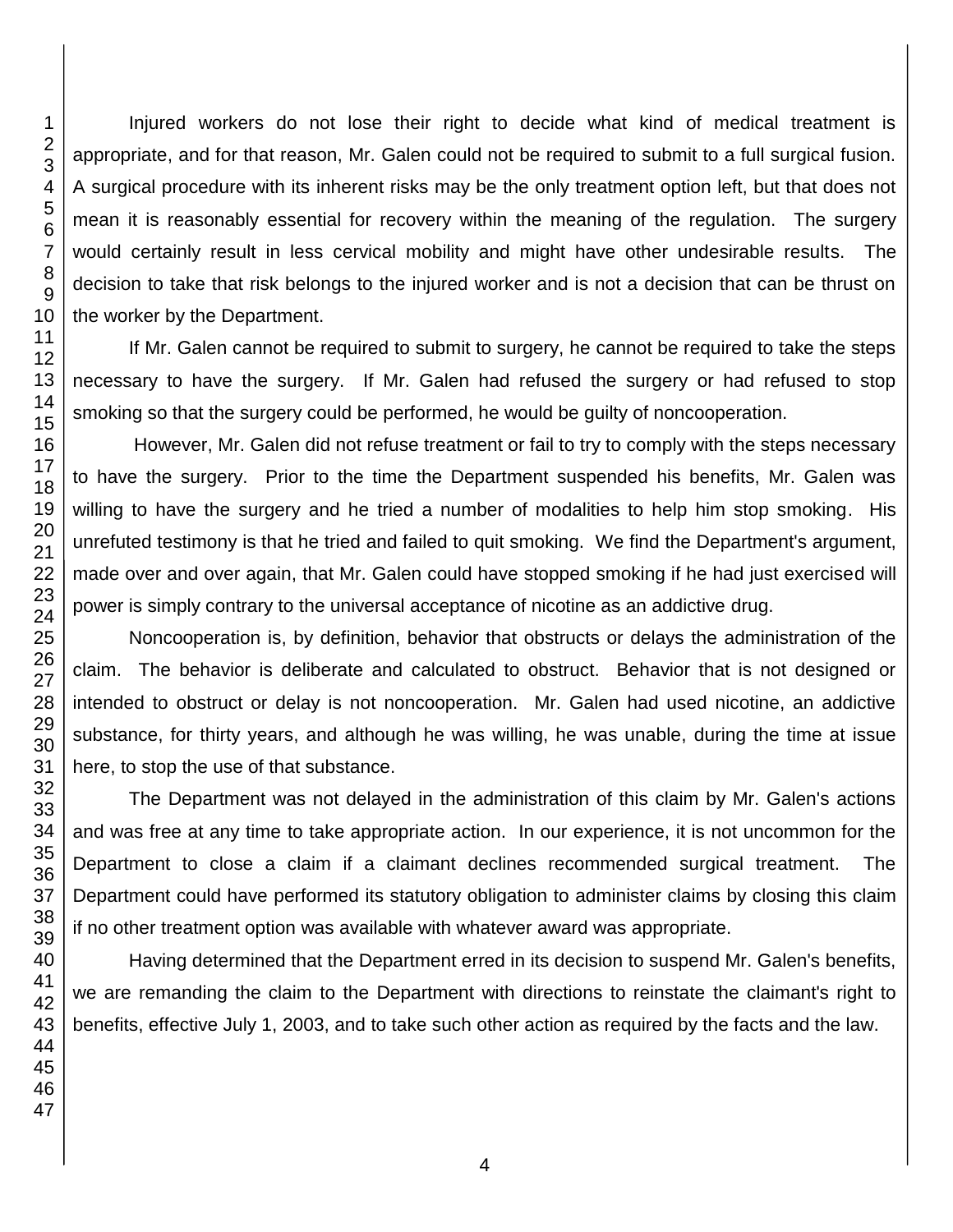#### **FINDINGS OF FACT**

1. On June 4, 1999, the claimant, John A. Galen, filed an application for benefits, alleging an injury to his neck and back on May 20, 1999, during the course of his employment with Northwest Collision. The claim was allowed and benefits provided.

On April 10, 2003, the Department issued a letter in which the Department accepted medical conditions diagnosed as sprain of neck and lumbar region sprain and advised the claimant that if he did not stop smoking and schedule surgery by May 12, 2003, time loss benefits would be suspended pending cessation of smoking and scheduled surgery. The Department does not pay for treatment to stop smoking.

Following the claimant's timely appeal of the letter dated April 10, 2003, the Department issued an order dated April 28, 2003, in which the Department reconsidered the letter and an order dated April 29, 2003, in which it set the letter aside and promised a further determinative order.

On April 30, 2003, the Board of Industrial Insurance Appeals returned the claim to the Department for further action.

On July 1, 2003, the Department issued an order in which it ended time loss benefits on June 30, 2003, because the claim was suspended.

On July 3, 2002, the claimant filed an appeal from the order dated July 1, 2003, with the Board of Industrial Insurance Appeals. On August 12, 2003, following time Orders Extending Time To Act On Appeal, the Board issued an Order Granting Appeal and assigned the appeal Docket Number 03 18491.

On July 1, 2003, the Department issued a Notice of Decision in which the Department suspended the claimant's right to further compensation for failure to submit to medical treatment as recommended.

On July 8, 2003, the claimant filed an appeal from the Notice of Decision dated July 1, 2003, with the Board of Industrial Insurance Appeals. On August 12, 2003, following timely Orders Extending Time To Act On Appeal, the Board issued an Order Granting Appeal and assigned the appeal Docket Number 03 18693.

- 2. On May 20, 1999, the claimant sustained an injury to his neck and low back during the course of his employment with Northwest Collision.
- 3. Following the industrial injury, a single level cervical fusion was performed that failed.
- 1 2 3 4 5 6 7 8 9 10 11 12 13 14 15 16 17 18 19 20 21 22 23 24 25 26 27 28 29 30 31 32 33 34 35 36 37 38 39 40 41 42 43 44 45 46 47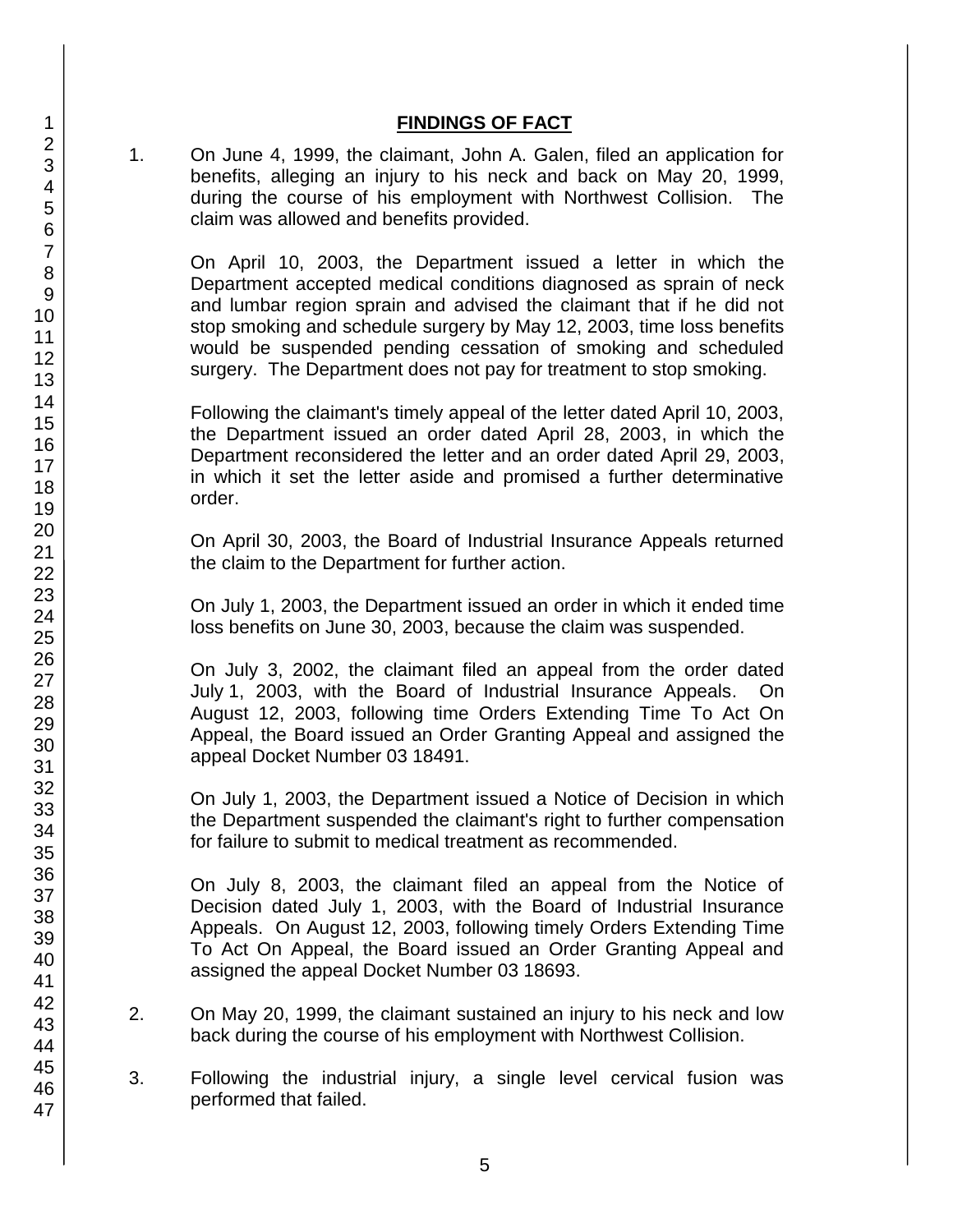- 4. Sometime after September 2001, a physician recommended to the claimant that he undergo a full cervical fusion, but declined to perform the surgery until the claimant stopped smoking.
- 5. On July 1, 2003, the Department suspended Mr. Galen's entitlement to time loss compensation and medical treatment for failure to submit to medical treatment as recommended.
- 6. The Department failed to send Mr. Galen a letter advising him that benefits may be suspended for noncooperation that asked him to provide an explanation for his action within thirty days.
- 7. Mr. Galen has smoked since 1971. In preparation for the surgery, he tried various methods designed to help him stop smoking.
- 8. Prior to the July 1, 2003 suspension of benefits, the claimant had not remained nicotine free and had not scheduled surgery.
- 9. Nicotine is an addictive substance. Mr. Galen was not able to stop smoking in preparation for the recommended surgery. His inability to stop smoking did not constitute a refusal to submit to medical or surgical treatment reasonably essential to his recovery.
- 10. Mr. Galen had the right to refuse to submit to a full cervical fusion.
- 11. Mr. Galen's failure to comply with the requirements to obtain the recommended surgery did not prevent the Department from reaching a timely resolution of the claim.

# **CONCLUSIONS OF LAW**

- 1. The Board of Industrial Insurance Appeals has jurisdiction over the parties to and the subject matter of these appeals.
- 2. John W. Galen did not obstruct or delay the Department from reaching a timely resolution of the claim or refuse to submit to surgical treatment reasonably essential to his recovery, within the meaning of RCW 51.32.110(2), by failing to stop smoking or schedule surgery for a full cervical fusion.
- 3. The Department failed to comply with the requirement of WAC-296-14-410(4) when it suspended the claim without affording Mr. Galen an opportunity to explain why surgery had not been scheduled.
- 4. The Department order and the Department Notice of Decision dated July 1, 2003, are incorrect and are reversed. The claim is remanded to the Department with directions to reinstate benefits effective